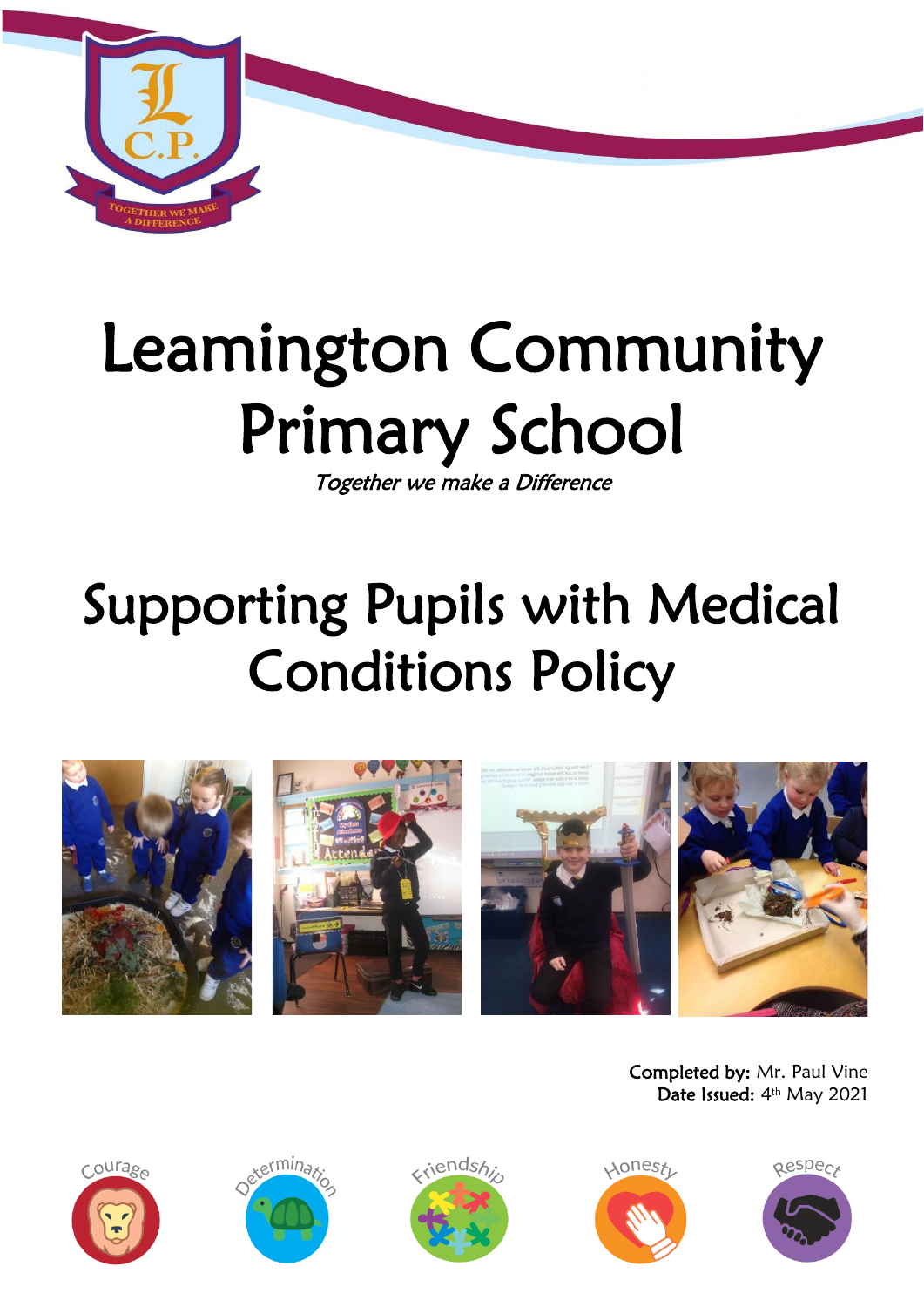# **Supporting pupils with medical conditions policy**

#### **Contents**

- 1. Aims
- 2. Legislation and statutory responsibilities
- 3. Roles and responsibilities
- 4. Equal opportunities
- 5. Being notified that a child has a medical condition
- 6. Individual healthcare plans
- 7. Managing medicines
- 8. Emergency procedures
- 9. Training
- 10. Record keeping
- 11. Liability and indemnity
- 12. Complaints
- 13. Monitoring arrangements
- 14. Links to other policies
- 15. Appendix 1

# **1. Aims**

This policy aims to ensure that:

- Pupils, staff and parents understand how our school will support pupils with medical conditions
- Pupils with medical conditions are properly supported to allow them to access the same education as other pupils, including school trips and sporting activities

The governing board will implement this policy by:

- Making sure sufficient staff are suitably trained
- Making staff aware of pupils' conditions, where appropriate
- Making sure there are cover arrangements to ensure someone is always available to support pupils with medical conditions
- Providing supply teachers with appropriate information about the policy and relevant pupils
- Developing and monitoring individual healthcare plans (IHPs)

# **The named person with responsibility for implementing this policy is Natalie Boyd.**

# **2. Legislation and statutory responsibilities**

This policy meets the requirements under [Section 100 of the Children and Families Act 2014,](http://www.legislation.gov.uk/ukpga/2014/6/part/5/crossheading/pupils-with-medical-conditions) which places a duty on governing boards to make arrangements for supporting pupils at their school with medical conditions.

It is also based on the Department for Education's statutory guidance on [supporting pupils with medical](https://www.gov.uk/government/publications/supporting-pupils-at-school-with-medical-conditions--3)  [conditions at school.](https://www.gov.uk/government/publications/supporting-pupils-at-school-with-medical-conditions--3)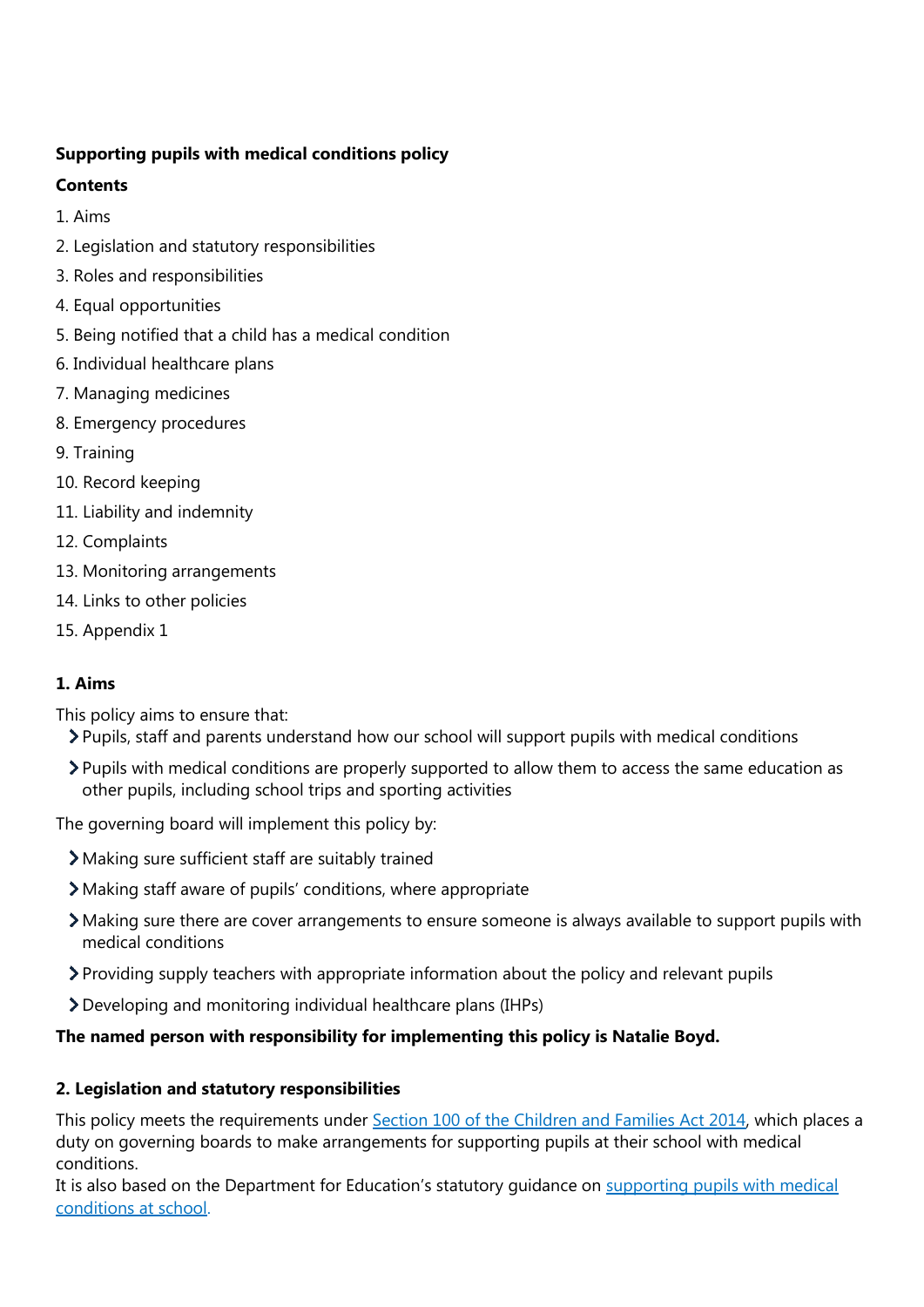#### **3. Roles and responsibilities**

#### **3.1 The governing board**

The governing board has ultimate responsibility to make arrangements to support pupils with medical conditions. The governing board will ensure that sufficient staff have received suitable training and are competent before they are responsible for supporting children with medical conditions.

#### **3.2 The headteacher**

The headteacher will:

- Make sure all staff are aware of this policy and understand their role in its implementation
- Ensure that there is a sufficient number of trained staff available to implement this policy and deliver against all individual healthcare plans (IHPs), including in contingency and emergency situations
- $\sum$  Ensure that all staff who need to know are aware of a child's condition
- Take overall responsibility for the development of IHPs
- Make sure that school staff are appropriately insured and aware that they are insured to support pupils in this way
- Contact the school nursing service in the case of any pupil who has a medical condition that may require support at school, but who has not yet been brought to the attention of the school nurse
- Ensure that systems are in place for obtaining information about a child's medical needs and that this information is kept up to date

#### **3.3 Staff**

Supporting pupils with medical conditions during school hours is not the sole responsibility of one person. Any member of staff may be asked to provide support to pupils with medical conditions, although they will not be required to do so. This includes the administration of medicines.

Those staff who take on the responsibility to support pupils with medical conditions will receive sufficient and suitable training, and will achieve the necessary level of competency before doing so.

Teachers will take into account the needs of pupils with medical conditions that they teach. All staff will know what to do and respond accordingly when they become aware that a pupil with a medical condition needs help.

#### **3.4 Parents**

Parents will:

- Provide the school with sufficient and up-to-date information about their child's medical needs
- Be involved in the development and review of their child's IHP and may be involved in its drafting
- Carry out any action they have agreed to as part of the implementation of the IHP, e.g. provide medicines and equipment, and ensure they or another nominated adult are contactable at all times

#### **3.5 Pupils**

Pupils with medical conditions will often be best placed to provide information about how their condition affects them. Pupils should be fully involved in discussions about their medical support needs and contribute as much as possible to the development of their IHPs. They are also expected to comply with their IHPs.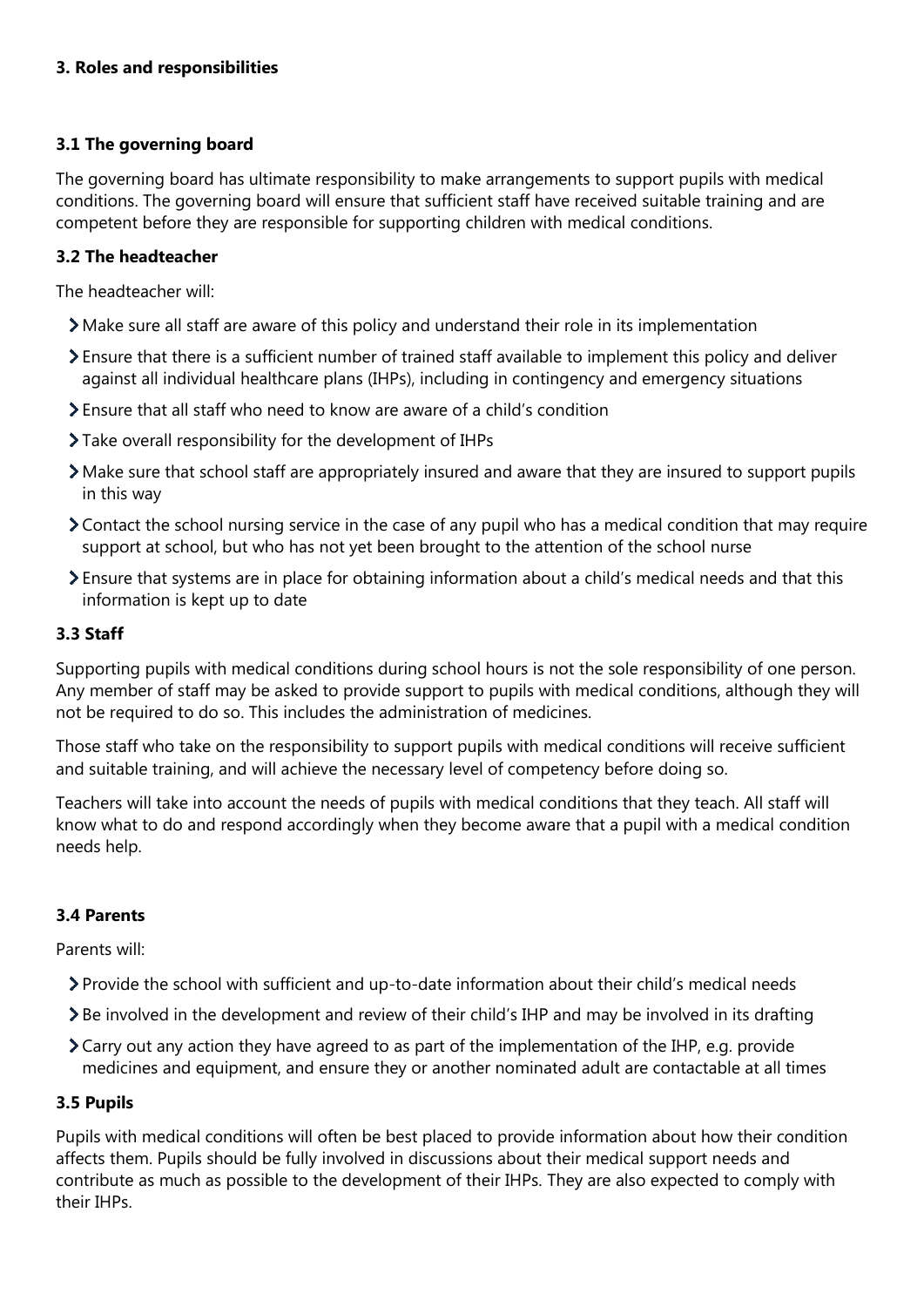#### **3.6 School nurses and other healthcare professionals**

Our school nursing service will notify the school when a pupil has been identified as having a medical condition that will require support in school. This will be before the pupil starts school, wherever possible. They may also support staff to implement a child's IHP.

Healthcare professionals, such as GPs and paediatricians, will liaise with the school's nurses and notify them of any pupils identified as having a medical condition. They may also provide advice on developing IHPs.

#### **4**. **Equal opportunities**

Our school is clear about the need to actively support pupils with medical conditions to participate in school trips and visits, or in sporting activities, and not prevent them from doing so.

The school will consider what reasonable adjustments need to be made to enable these pupils to participate fully and safely on school trips, visits and sporting activities.

Risk assessments will be carried out so that planning arrangements take account of any steps needed to ensure that pupils with medical conditions are included. In doing so, pupils, their parents and any relevant healthcare professionals will be consulted.

#### **5. Being notified that a child has a medical condition**

When the school is notified that a pupil has a medical condition, the process outlined below will be followed to decide whether the pupil requires an IHP.

The school will make every effort to ensure that arrangements are put into place within 2 weeks, or by the beginning of the relevant term for pupils who are new to our school.

See Appendix 1.

#### **6. Individual healthcare plans**

The headteacher has overall responsibility for the development of IHPs for pupils with medical conditions. This has been delegated to the deputy head teacher.

Plans will be reviewed at least annually, or earlier if there is evidence that the pupil's needs have changed. Plans will be developed with the pupil's best interests in mind and will set out:

- What needs to be done
- When
- > By whom

Not all pupils with a medical condition will require an IHP. It will be agreed with a healthcare professional and the parents when an IHP would be inappropriate or disproportionate. This will be based on evidence. If there is no consensus, the headteacher will make the final decision.

Plans will be drawn up in partnership with the school, parents and a relevant healthcare professional, such as the school nurse, specialist or pediatrician, who can best advise on the pupil's specific needs. The pupil will be involved wherever appropriate.

IHPs will be linked to, or become part of, any education, health and care (EHC) plan. If a pupil has SEN but does not have an EHC plan, the SEN will be mentioned in the IHP.

The level of detail in the plan will depend on the complexity of the child's condition and how much support is needed. The governing board and the head teacher and deputy head teacher, will consider the following when deciding what information to record on IHPs:

- The medical condition, its triggers, signs, symptoms and treatments
- The pupil's resulting needs, including medication (dose, side effects and storage) and other treatments, time, facilities, equipment, testing, access to food and drink where this is used to manage their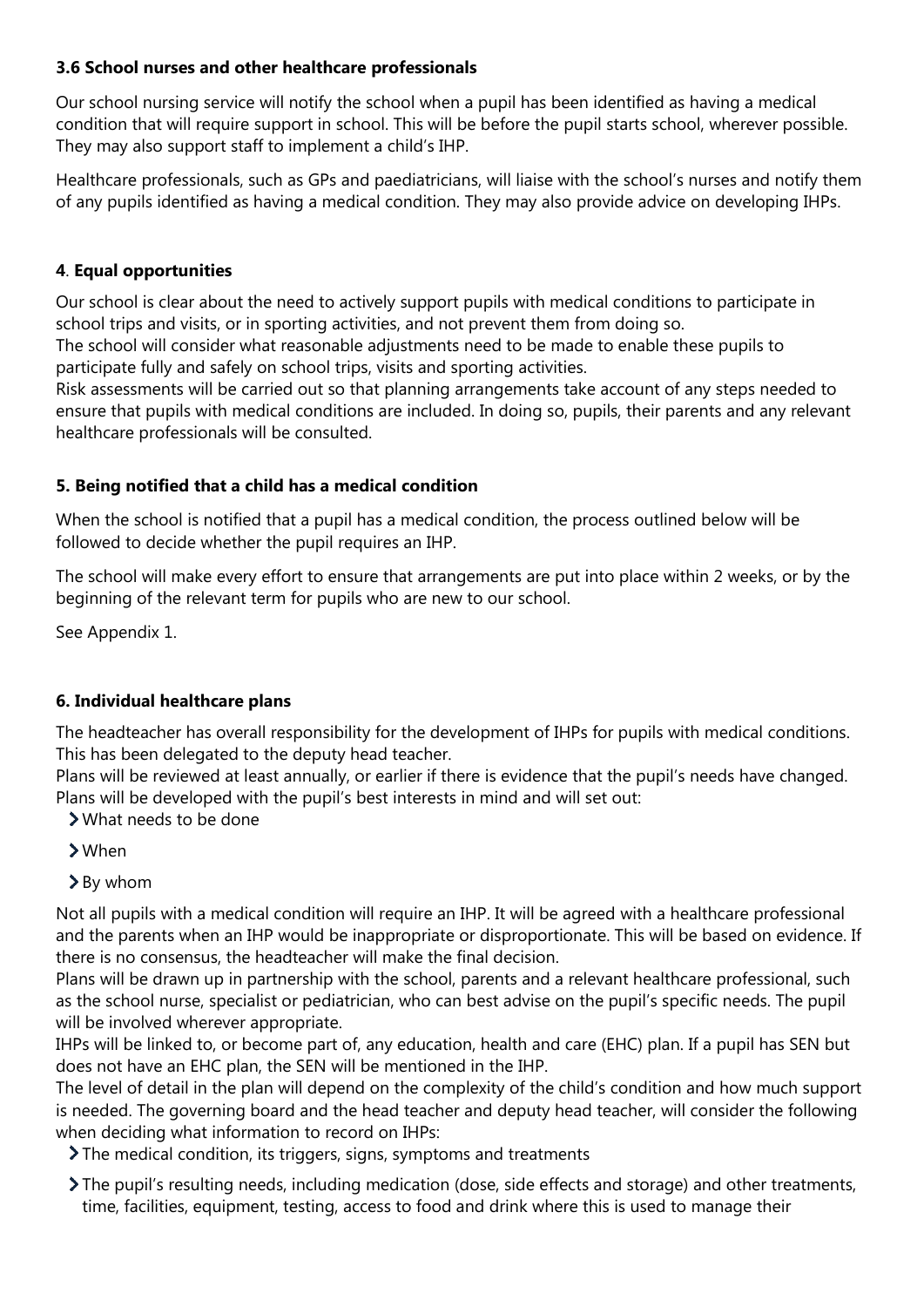condition, dietary requirements and environmental issues, e.g. crowded corridors, travel time between lessons

- Specific support for the pupil's educational, social and emotional needs. For example, how absences will be managed, requirements for extra time to complete exams, use of rest periods or additional support in catching up with lessons, counselling sessions
- The level of support needed, including in emergencies. If a pupil is self-managing their medication, this will be clearly stated with appropriate arrangements for monitoring
- Who will provide this support, their training needs, expectations of their role and confirmation of proficiency to provide support for the pupil's medical condition from a healthcare professional, and cover arrangements for when they are unavailable
- Who in the school needs to be aware of the pupil's condition and the support required
- Arrangements for written permission from parents and the headteacher for medication to be administered by a member of staff, or self-administered by the pupil during school hours
- Separate arrangements or procedures required for school trips or other school activities outside of the normal school timetable that will ensure the pupil can participate, e.g. risk assessments
- Where confidentiality issues are raised by the parent/pupil, the designated individuals to be entrusted with information about the pupil's condition
- What to do in an emergency, including who to contact, and contingency arrangements

#### **7. Managing medicines**

Prescription and non-prescription medicines will only be administered at school:

- When it would be detrimental to the pupil's health or school attendance not to do so **and**
- Where we have parents' written consent

#### **The only exception to this is where the medicine has been prescribed to the pupil without the knowledge of the parents.**

Pupils under 16 will not be given medicine containing aspirin unless prescribed by a doctor.

Anyone giving a pupil any medication (for example, for pain relief) will first check maximum dosages and when the previous dosage was taken. Parents will always be informed.

The school will only accept prescribed medicines that are:

- $\sum$  In-date
- Labelled
- Provided in the original container, as dispensed by the pharmacist, and include instructions for administration, dosage and storage

The school will accept insulin that is inside an insulin pen or pump rather than its original container, but it must be in date.

All medicines will be stored safely. Pupils will be informed about where their medicines are at all times and be able to access them immediately. Medicines and devices such as asthma inhalers, blood glucose testing meters and adrenaline pens will always be readily available to pupils and not locked away.

Medicines will be returned to parents to arrange for safe disposal when no longer required.

## **7.1 Controlled drugs**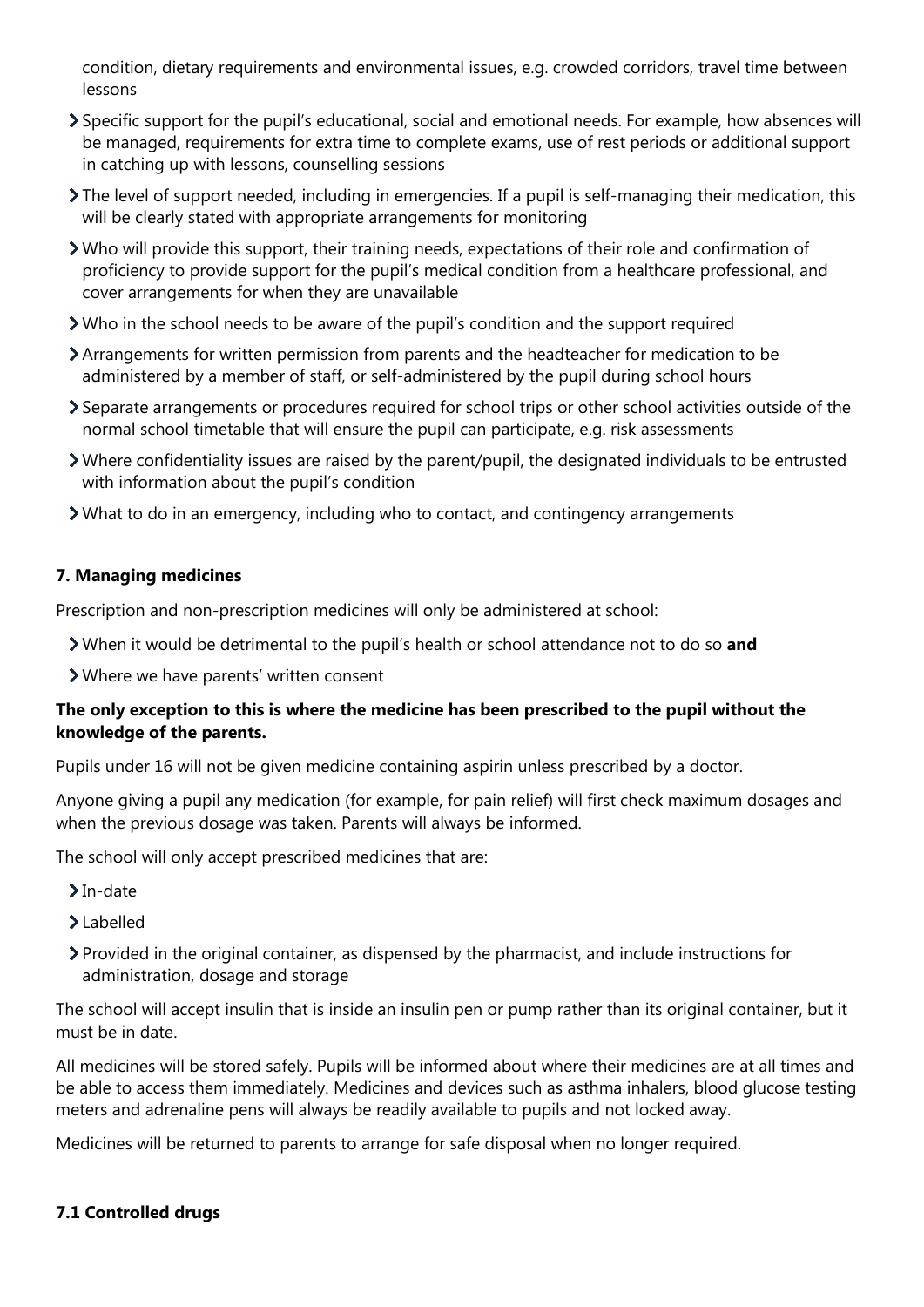[Controlled drugs](http://www.nhs.uk/chq/Pages/1391.aspx?CategoryID=73) are prescription medicines that are controlled under the [Misuse of Drugs Regulations](http://www.legislation.gov.uk/uksi/2001/3998/schedule/1/made)  [2001](http://www.legislation.gov.uk/uksi/2001/3998/schedule/1/made) and subsequent amendments, such as morphine or methadone.

A pupil who has been prescribed a controlled drug may have it in their possession if they are competent to do so, but they must not pass it to another pupil to use. All other controlled drugs are kept in a secure cupboard in the school office and only named staff have access.

Controlled drugs will be easily accessible in an emergency and a record of any doses used and the amount held will be kept.

#### **7.2 Pupils managing their own needs**

Pupils who are competent will be encouraged to take responsibility for managing their own medicines and procedures. This will be discussed with parents and it will be reflected in their IHPs.

Pupils will be allowed to carry their own medicines and relevant devices wherever possible. Staff will not force a pupil to take a medicine or carry out a necessary procedure if they refuse, but will follow the procedure agreed in the IHP and inform parents so that an alternative option can be considered, if necessary.

## **7.3 Unacceptable practice**

School staff should use their discretion and judge each case individually with reference to the pupil's IHP, but it is generally not acceptable to:

- Prevent pupils from easily accessing their inhalers and medication, and administering their medication when and where necessary
- Assume that every pupil with the same condition requires the same treatment
- $\sum$  Ignore the views of the pupil or their parents
- Ignore medical evidence or opinion (although this may be challenged)
- Send children with medical conditions home frequently for reasons associated with their medical condition or prevent them from staying for normal school activities, including lunch, unless this is specified in their IHPs
- If the pupil becomes ill, send them to the school office or medical room unaccompanied or with someone unsuitable
- Penalise pupils for their attendance record if their absences are related to their medical condition, e.g. hospital appointments
- Prevent pupils from drinking, eating or taking toilet or other breaks whenever they need to in order to manage their medical condition effectively
- Require parents, or otherwise make them feel obliged, to attend school to administer medication or provide medical support to their pupil, including with toileting issues. No parent should have to give up working because the school is failing to support their child's medical needs
- Prevent pupils from participating, or create unnecessary barriers to pupils participating in any aspect of school life, including school trips, e.g. by requiring parents to accompany their child
- Administer, or ask pupils to administer, medicine in school toilets

#### **8. Emergency procedures**

Staff will follow the school's normal emergency procedures (for example, calling 999). All pupils' IHPs will clearly set out what constitutes an emergency and will explain what to do.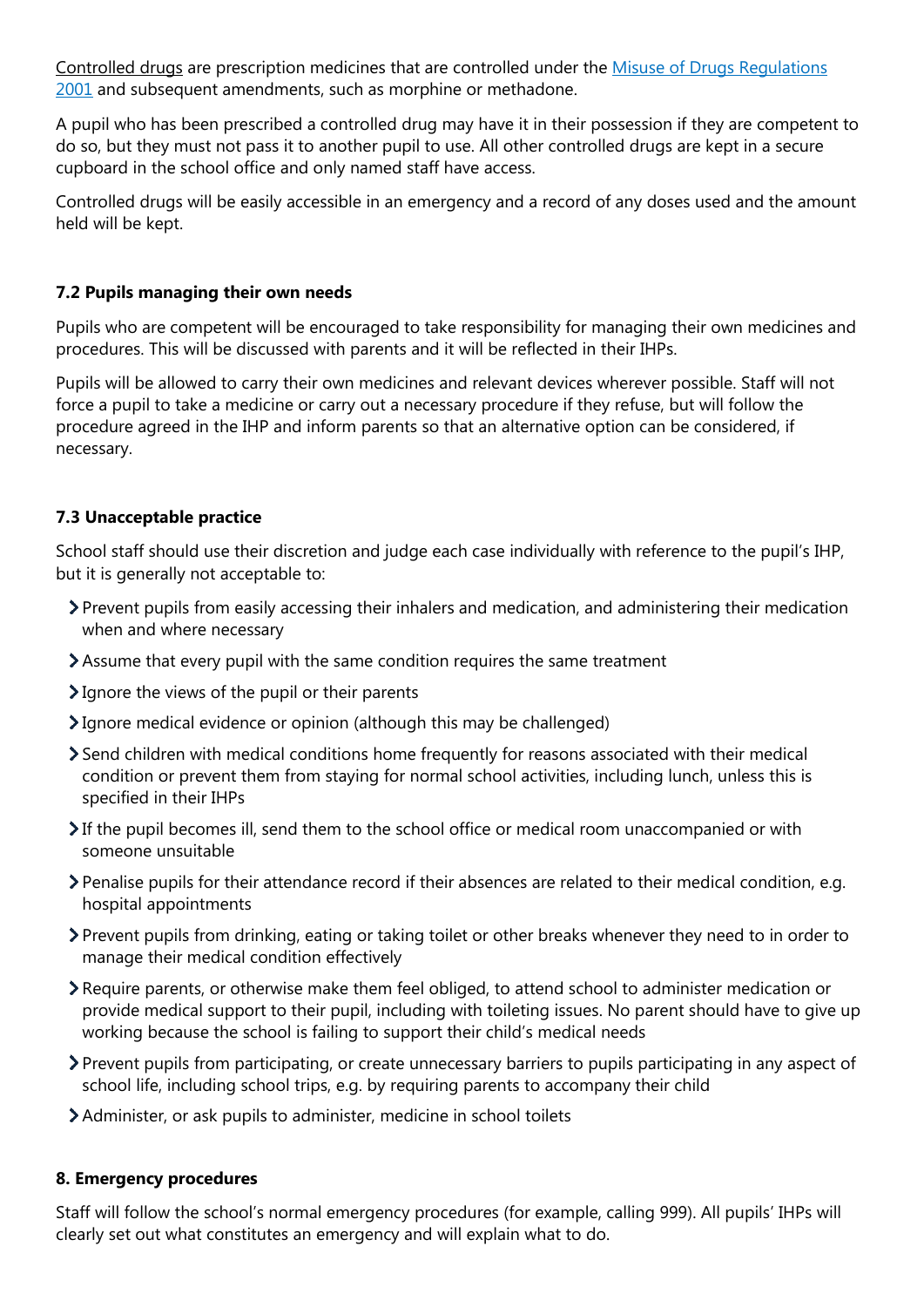If a pupil needs to be taken to hospital, staff will stay with the pupil until the parent arrives, or accompany the pupil to hospital by ambulance.

# **9. Training**

Staff who are responsible for supporting pupils with medical needs will receive suitable and sufficient training to do so.

The training will be identified during the development or review of IHPs. Staff who provide support to pupils with medical conditions will be included in meetings where this is discussed.

The relevant healthcare professionals will lead on identifying the type and level of training required and will agree this with the headteacher and deputy head teacher. Training will be kept up to date.

Training will:

- Be sufficient to ensure that staff are competent and have confidence in their ability to support the pupils
- Fulfil the requirements in the IHPs
- Help staff to have an understanding of the specific medical conditions they are being asked to deal with, their implications and preventative measures

Healthcare professionals will provide confirmation of the proficiency of staff in a medical procedure, or in providing medication.

All staff will receive training so that they are aware of this policy and understand their role in implementing it, for example, with preventative and emergency measures so they can recognise and act quickly when a problem occurs. This will be provided for new staff during their induction.

#### **10. Record keeping**

The governing board will ensure that written records are kept of all medicine administered to pupils for as long as these pupils are at the school. Parents will be informed if their pupil has been unwell at school.

IHPs are kept in a readily accessible place which all staff are aware of.

#### **11. Liability and indemnity**

The governing board will ensure that the appropriate level of insurance is in place and appropriately reflects the school's level of risk.

#### **12. Complaints**

Parents with a complaint about their child's medical condition should discuss these directly with the headteacher or deputy head teacher in the first instance. If the headteacher or deputy head teacher cannot resolve the matter, they will direct parents to the school's complaints procedure.

#### **13. Monitoring arrangements**

This policy will be reviewed and approved by the governing board every 2 years.

#### **14. Links to other policies**

This policy links to the following policies:

> Accessibility plan

Complaints